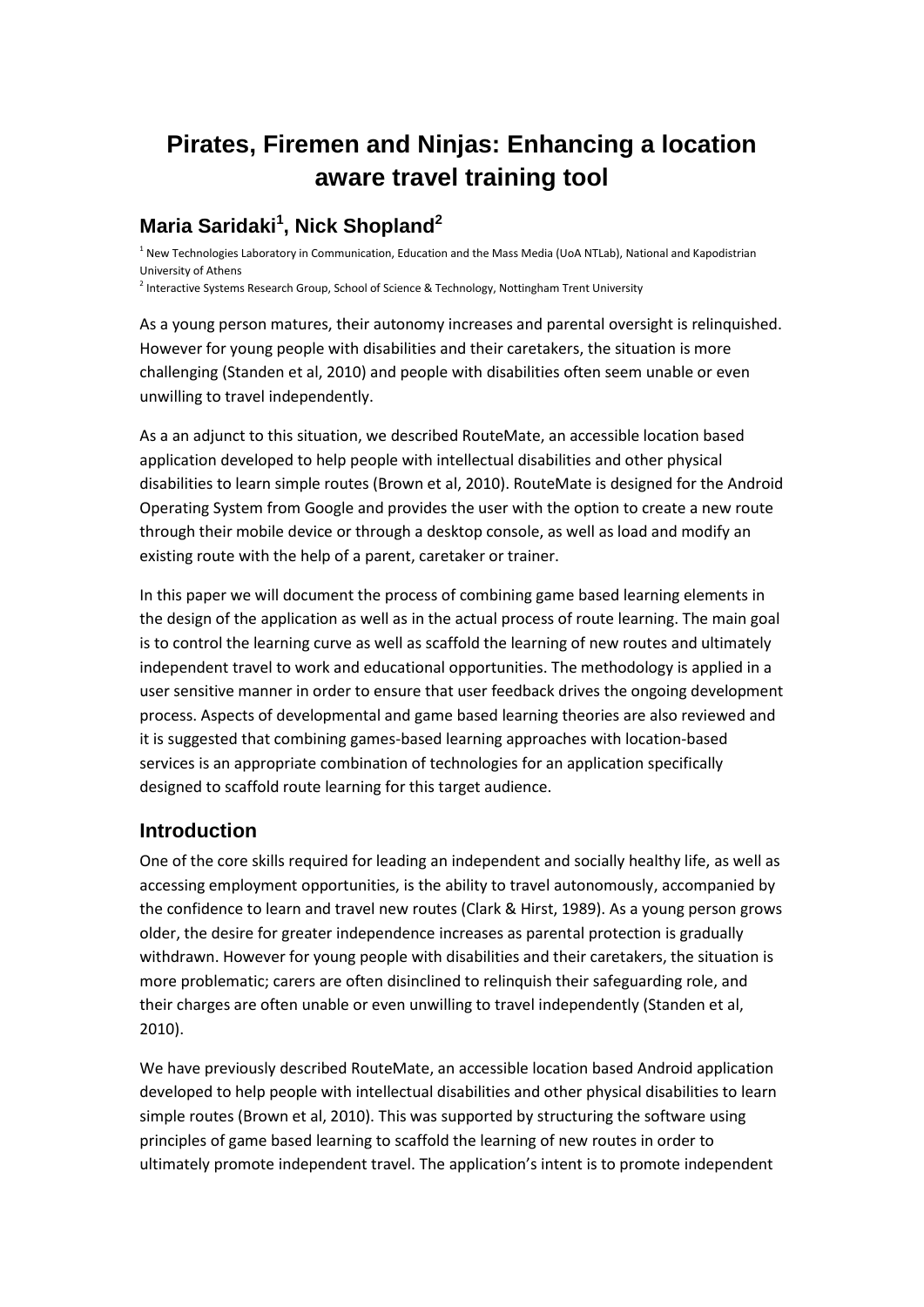travel to work and educational opportunities as well as the learning of new routes, by allowing the user to rehearse the route a number of times and in a variety of ways, accompanied by a trainer or teacher before moving on to independent travel, while still using the app to provide navigational prompts and an emergency contact mechanism.

Early studies of Malone and Lepper (1987) proposed the usage of games as an educational medium, and proved that digital games enhance motivation and learning since the user is more than willing to test prior knowledge, by applying it while gaming as well as learn and assimilate new information while playing and having fun. Games engage the learner in activities and provide immediate feedback so that an activity is easily linked with a learning outcome and the player is motivated to voluntarily complete sufficient repetitions of the activity (Pivec & Kearney, 2007). The same findings apply to users with disabilities as well (Saridaki & Mourlas, 2011).

Even though the game based learning aspect was initially integrated in the project in order to combine location-based services with game based learning elements, during initial piloting research it was revealed that the application and its actual use by users with intellectual disabilities and additional sensory impairments, could be highly reinforced by the motivational and highly engaging qualities of gaming and play.

The research team comprised partners from four European countries: Bulgaria, Greece, Romania and UK:

- Nottingham Trent University, UK
- Nottingham University, UK
- Marie Curie Association, Bulgaria, a non-profit, NGO with extensive knowledge of issues in relation to disability, guidance, mentoring, informal learning, education, training and employment.
- Centre of Professional Training in Culture, Romania, one of the main training providers in Romania, providing training in culture, IT, management and human resources.
- Greenhat Interactive Limited, UK, a small registered (not for profit) company working in the field of social regeneration focussing on education, the development of accessible e-learning materials and employment.
- BID Services with Deaf People, UK, a registered charity working to provide services for deaf people and to support the public sector in providing their services to include and support deaf people.
- National and Kapodistrian University of Athens, Greece

#### **Routemate and Route Learning**

RouteMate is designed for Google's Android Operating System, which currently has over 60% of the smartphone market; a dominance that is predicted to continue over the next 5 years (IDC 2012). RouteMate has three modes Plan, Use and Challenge. The Plan mode gives the user the option to create a new route, or load and modify an existing route with the help of a parent, carer or trainer. It can be designed either using the application itself or using a web based console that uploads the designed route to the Android Smartphone. Start and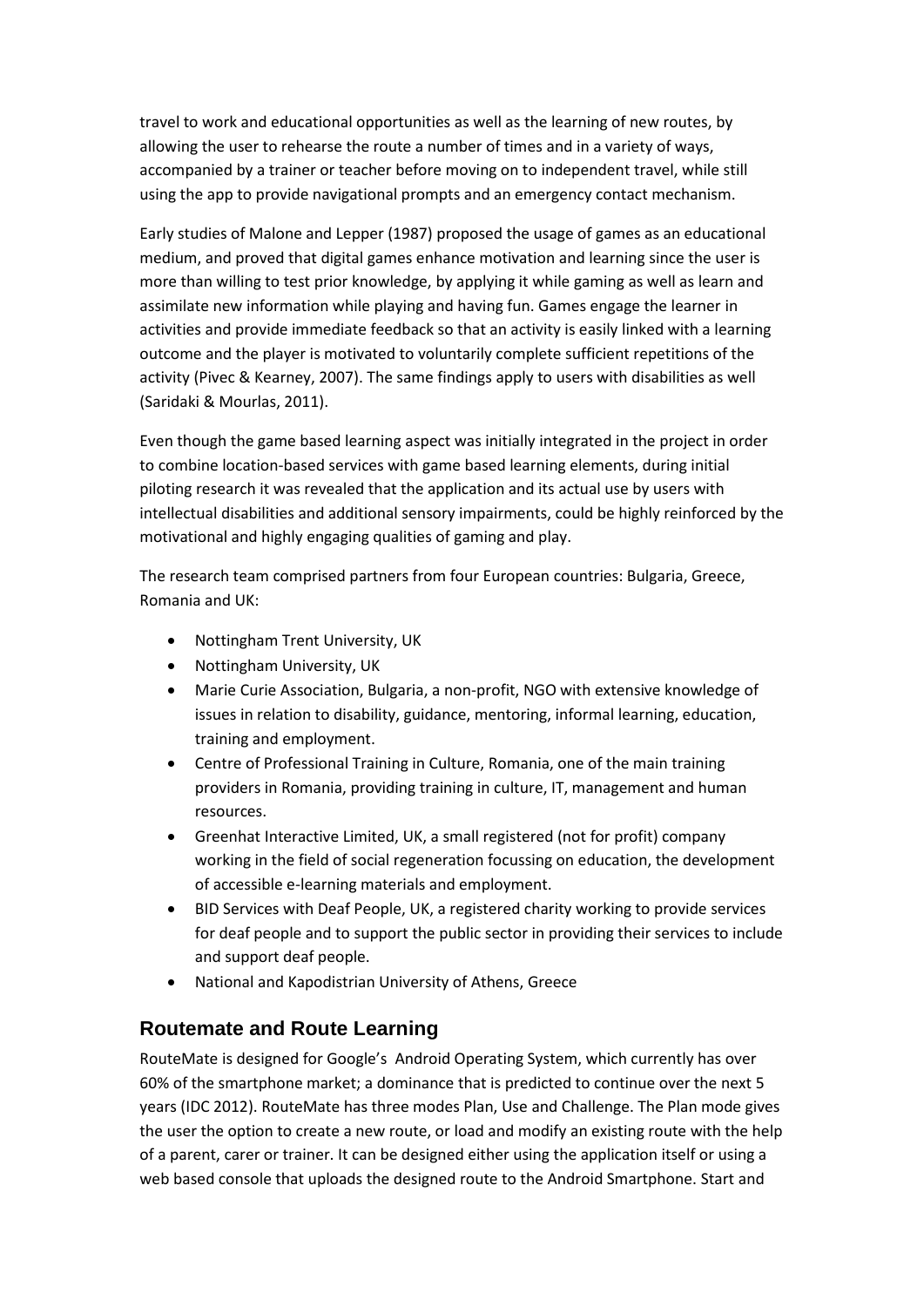end points can be added either using an address / postcode or by selecting from the map; the start and end times of their journey and daily alarms can also be set. An emergency contact must be specified and points of interest should be set between the start and end points, using images from the phone's camera or gallery; these waypoints break the journey up into a number of smaller routes connected by key landmarks to more effectively scaffold route learning. This process of route design and review can be repeated, and conducted both in the field, with the device, and back at home/school, by using the console and the additional resources available in this context, such as Google's Street View and/or physical maps. This element of planning develops the learners' capacity to relate the maps they see on screen to the real world. First use of a route differs from subsequent journeys in that the path taken is recorded to act as a reference for subsequent journeys. Route duration is also recorded, and the start and end time estimates are compared with actual journey times, and modification of start time is suggested if necessary.

Use Mode reinforces the learning of new routes, by allowing the user to rehearse the route a number of times accompanied by a trainer or teacher before moving on to independent travel, where the route learner will rely less on the application and more on their own skills. The application eschews turn-by-turn route guidance (familiar from in-car satellite navigation systems) and instead uses the device's location awareness to monitor the user's location and compare it with the previously recorded path. This is important because over reliance on turn-by-turn instruction from the device might be dangerous where, for example the user is looking down at the screen whilst crossing a road unaccompanied. As the user follows a route, the application will alert the user if they stray from their recorded journey. As landmarks approach, RouteMate challenges the user to select the next key landmark from three of the pictures with which they themselves have personalized their route.

Challenge mode seeks to bring more gaming approaches to the interaction between the user and the device, by adding a number of gaming elements to the standard use mode. This will be achieved by extending the landmark style and interactions in different ways, and using them to scaffold different phases of use of the app. These activities are proposed to be:

- Pirates a sequential treasure hunt associated with route planning and creation activities (arrange waypoint photos in their correct order to reveal treasure)
- Ninjas a "scavenger hunt" to find as many items as possible associated with using route (identify/photograph a specific item at each waypoint)
- Firemen find fires and put them out associated with developing independence / confidence (on a particular route) (RouteMate issue "fire alarms" at random points en route, and the player must put the fire out by pointing the device in the direction of the "fire")

Integration of these elements was not complete when the piloting discussed below took place.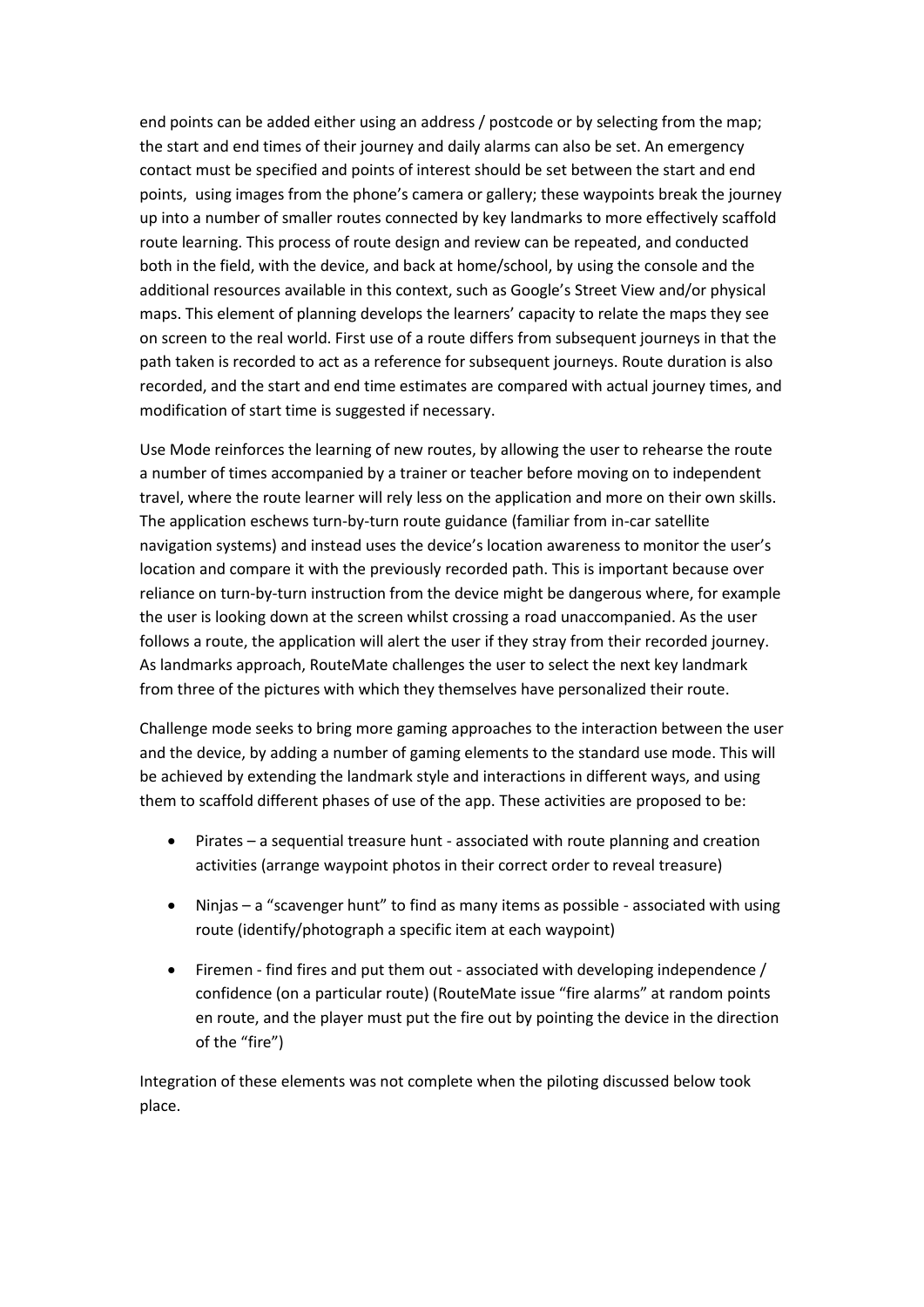### **Issues During Initial testing**

The majority of testers with disabilities were very keen to be able to travel independently and welcomed the assistance that would be offered by a fully functioning system such as RouteMate. However, trainers and carers, were a little less enthusiastic regarding independent travel. This was for several reasons reported on a previous paper by Standen et al (2010) such as:

**Practical Limitations:** Physical accessibility of buildings and public places was reported as being extremely limited. Moreover, the cost, both of Android smartphones and the need for 3G (to download map data).

**Safety Issues:** While users could benefit from help in learning a route, their lack of road safety awareness could put them in danger. At the same time, there were concerns for students' safety and their vulnerability to bullying and abuse if they were travelling independently, (especially with an expensive and desirable device in public view).

**Motivational Issues**: Many trainers and carers considered that there was a strong likelihood of the user becoming distracted or lost. Children especially were seen as being easily distracted by various elements in their surroundings and they might then abandon the idea of reaching the final destination. There was a suggestion from those consulted in Greece that the local community might help by, for example, asking shopkeepers to act as checkpoints and remind users' their initial goal.

(Standen et al, 2010).

In light shed by these findings, a games based learning approach integrated in the tutorials to provide a review of the main features of the application was thought to be important for both people with disabilities and their carers and trainers and was ranked highly by members of the research group. Moreover, the integration of gaming narrative during the actual sessions as well as the use of game based learning elements in the design of the application could assist the carers to control the learning curve, scaffold the learning of new routes and augment the intrinsic motivation of the users.

Combining location based experience with game based learning has several documented advantages. Games engage the learner voluntarily in sufficient repetitions of the activities to ensure learning takes place (Pivec, 2007). They provide immediate feedback so that an activity is easily linked with a learning outcome (Pivec, 2007). They can also be structured with different levels of challenge to scaffold the planning of new routes and the first instances of travelling these new routes. The scaffolding can also be structured to support collaboration with peers or teachers, and then be programmed to offer less intervention as the user develops the confidence and skills to, ultimately, travel these routes independently.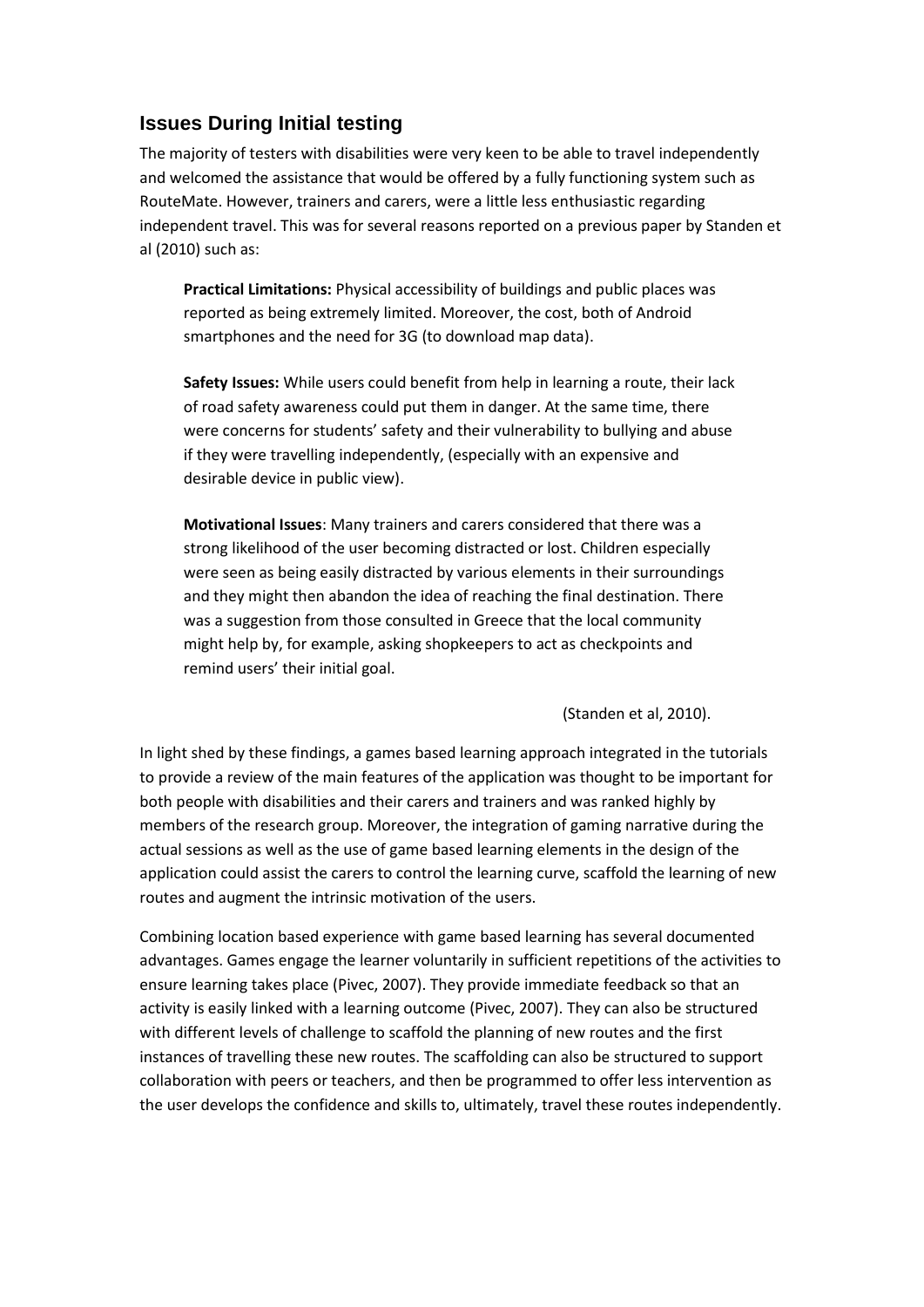## **Game Based Learning and Route Learning per partner country**

As has been mentioned, we had different piloting sites in four different countries focusing on users with different disabilities such as intellectual, physical, sensory, learning, mental health issues and others. Research teams were free to choose whether they would follow a games based learning approach to their piloting sessions or not. All piloting sites used the integrated photograph game whilst learning and actually following routes and we will try to document their efforts on using additional gamelike approaches during the pilots in each country.

In the Greek piloting site, users' age varied from 21 to 27. They were young adults with intellectual disabilities and were all trained in the same school. The Greek piloting site used locative gamified scavenger hunt scenarios, using premade narratives with pirates and ninjas. Using RouteMate as a tool integrated on the gaming narrative, users tried to find the next spot in order to achieve their final goal and win the game. Users had to work alone or collaborate in teams and use RouteMate in order to get to the next point safely and successfully. The entire process was assisted with stickers and tags in order to achieve goals and provide feedback to the users. The trainers were confident that engagement, comprehension as well as the memory of the trainees was benefited by the gaming scenarios while using RouteMate, augmenting the experience of the users. Both scenarios revolved around being safe in the street and using smartphones cautiously while having fun and being motivated towards a goal. The entire process was benefited by the playful scenarios since the entire process became more appealing, motivating and less frustrating when inevitable technical issues arose. It was actually observed that using a game scenario lead to faster and more successful memorizing of the route landmarks, however these findings require further investigation.

In the Bulgarian piloting sites, user's age varied from 26 to 68 and they face visual and hearing impairments, mobility impairments and/or mild intellectual disability. They also used a scavenger hunt gamified approach. Quoting the researchers "the facilitator said to the user that today's session will be as a game - to find the "treasure" at the end point. If the user completed the tasks successfully at the end of the session he/she will receive a gift". During the session, the facilitator supported the user by using game-like questions and keep the user immersed in the narrative e.g. "Lets find the way to the treasure? Will you be better than your previous peer? etc." . According to the researchers, this approach was very important for the inexperienced users who were frustrated with their lack of skills while using a smartphone and GPS for the first time. The users showed high engagement, concentration and memory concentration.

UK piloting sessions were arranged between different UK partners and the age range varied from 16-48. In one of our piloting sites, all users had some form of hearing loss, ranging from hard of hearing to profoundly deaf plus additional needs, e.g. autism, learning difficulties/disabilities, while on another UK piloting site users' disabilities varied from moderate learning difficulties, autism/Asperger's, ADHD and mental health issues to sensory impairments (visual). The first piloting site did use a playful approach during the sessions, using very basic games around map reading skills to locate places on route. They mainly used very simple quiz e.g. 'what do you do at this building? - matching words with pictures'.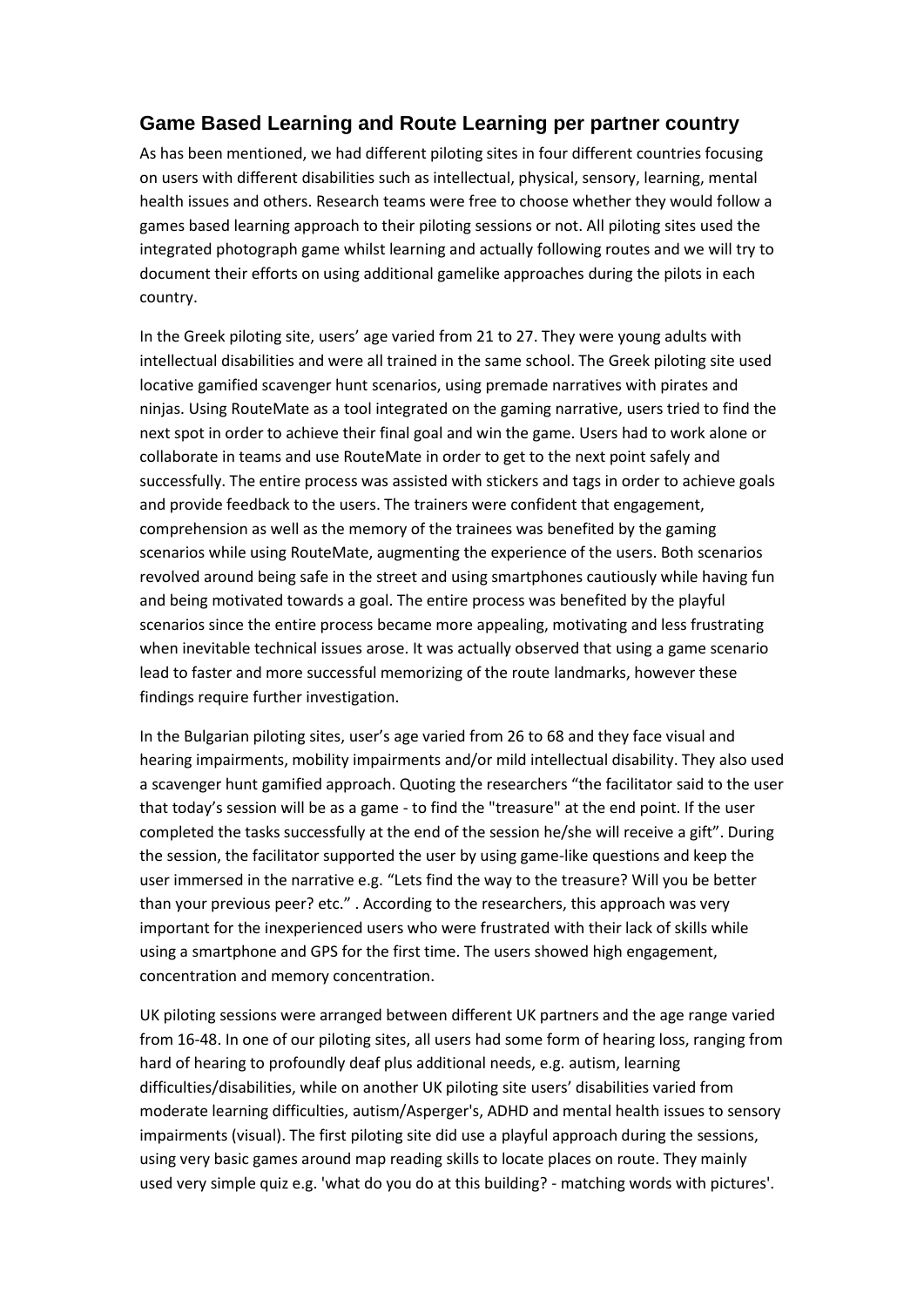They motivated the users by promoting discussion about places on route aided memory when later walking the route. According to the researchers gaming factors assisted with the engagement, route comprehension as well as the memory of the users.

The second UK piloting site did not use any further game like approach apart from the integrated photo game due to lack of time but they expressed interest in using it in the near future since trainers at piloting site were very keen on the idea of using integrated games and a gamified approach.

At our Romanian training site, the age range of their users was between 11 to 39 years. They had no prior experience with smartphones and technology and had learning and mental disabilities. The researchers stated that the did not have to use any further game scenarios or scavenger hunt game since their users perceived the Routemate application per se as a game. They also expressed their interest in using educational locative games for your users in the near future.

#### **Summary**

According to our findings, combining RouteMate location based platform with game based learning elements and gamified motivational route scenarios was a success since the majority of the piloting sites were confident enough to integrate it in their piloting sessions, while users regardless of the different range in age, abilities and culture, were more than keen to immerse themselves in the gaming scenario.

All piloting sites were willing to use educational locative games for their users in the near future, while the integrated game with photographs blended successful with the game scenarios and mini games that supported the session. From these initial findings, it is proposed that a blending of digital with non digital locative games is beneficial for users with disabilities trying to learn a new route. However, further research and development of Routemate with integrated gaming scenarios is on our forthcoming plans in order to enhance a location aware travel training tool as a framework of motivational and independent route learning for users with a different range of disabilities.



**This research has been co-financed by the European Union (European Social Fund – ESF) and Greek national funds through the Operational Program "Education and Lifelong Learning" of the National Strategic Reference Framework (NSRF) - Research Funding Program: Heracleitus II. Investing in knowledge society through the European Social Fund.**